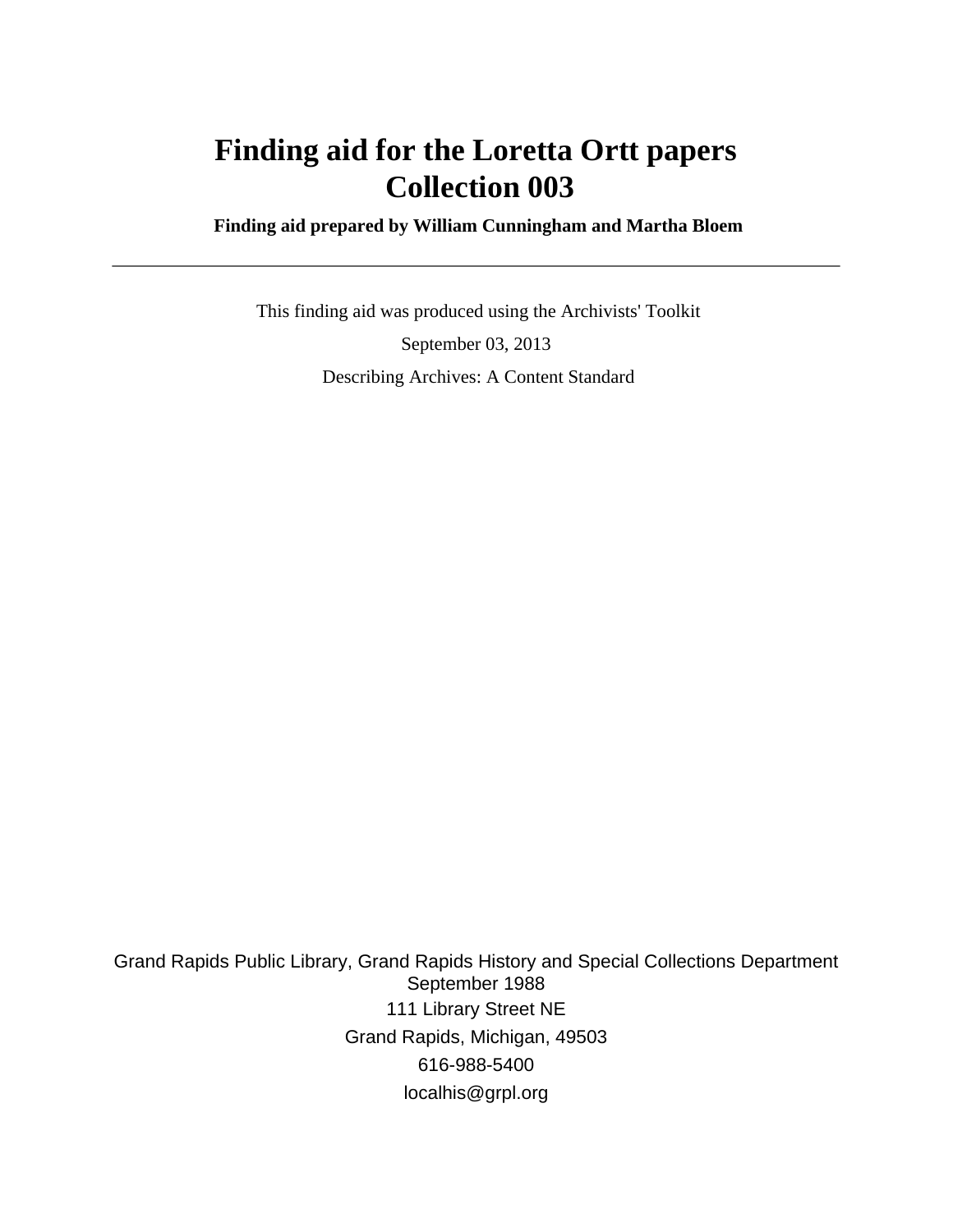# **Table of Contents**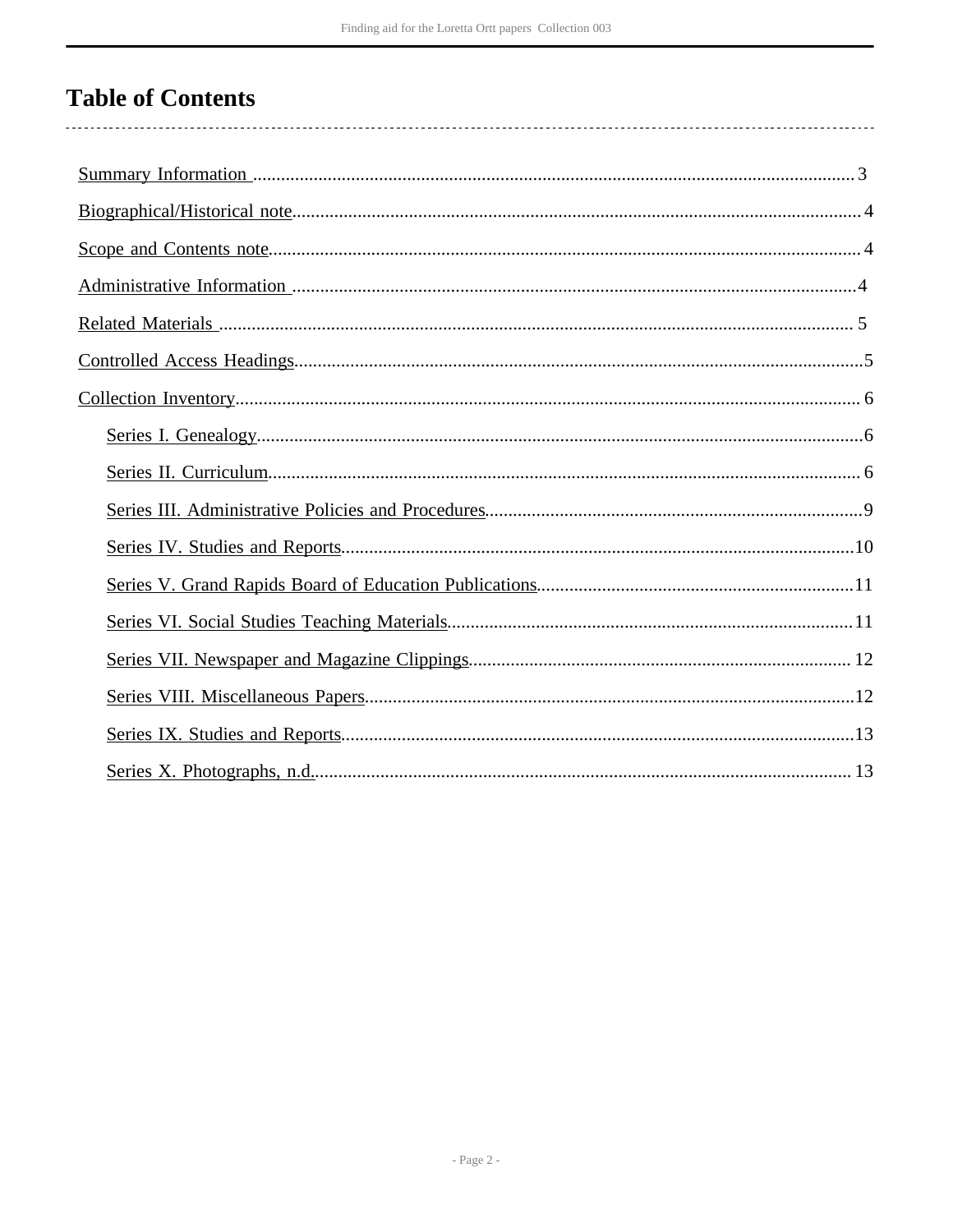# <span id="page-2-0"></span>**Summary Information**

| <b>Repository</b> | Grand Rapids Public Library, Grand Rapids History and Special<br><b>Collections Department</b>                                                                                                                                                                                                                                                                                                                                                                                                                                                                                            |
|-------------------|-------------------------------------------------------------------------------------------------------------------------------------------------------------------------------------------------------------------------------------------------------------------------------------------------------------------------------------------------------------------------------------------------------------------------------------------------------------------------------------------------------------------------------------------------------------------------------------------|
| <b>Creator</b>    | Ortt, Loretta, 1909-1993                                                                                                                                                                                                                                                                                                                                                                                                                                                                                                                                                                  |
| <b>Title</b>      | Loretta Ortt papers                                                                                                                                                                                                                                                                                                                                                                                                                                                                                                                                                                       |
| Date [inclusive]  | 1936-1975                                                                                                                                                                                                                                                                                                                                                                                                                                                                                                                                                                                 |
| <b>Extent</b>     | 5.0 Linear feet 8 boxes                                                                                                                                                                                                                                                                                                                                                                                                                                                                                                                                                                   |
| Language          | English                                                                                                                                                                                                                                                                                                                                                                                                                                                                                                                                                                                   |
| <b>Abstract</b>   | The Loretta Ortt (1909-1993) papers contain documents related to Ortt's<br>years as teacher and principal in the Grand Rapids Public Schools. The<br>bulk of the collection consists of curriculum planning and development<br>files for the elementary grades, as well as items on the philosophy of<br>education. The collection spans the years 1936 to 1975, and includes one<br>folder of newspaper clippings about Grand Rapids schools from 1950<br>to 1963 as well as 46 photos, some of which are groups of unidentified<br>students. Also included is an Ortt family genealogy. |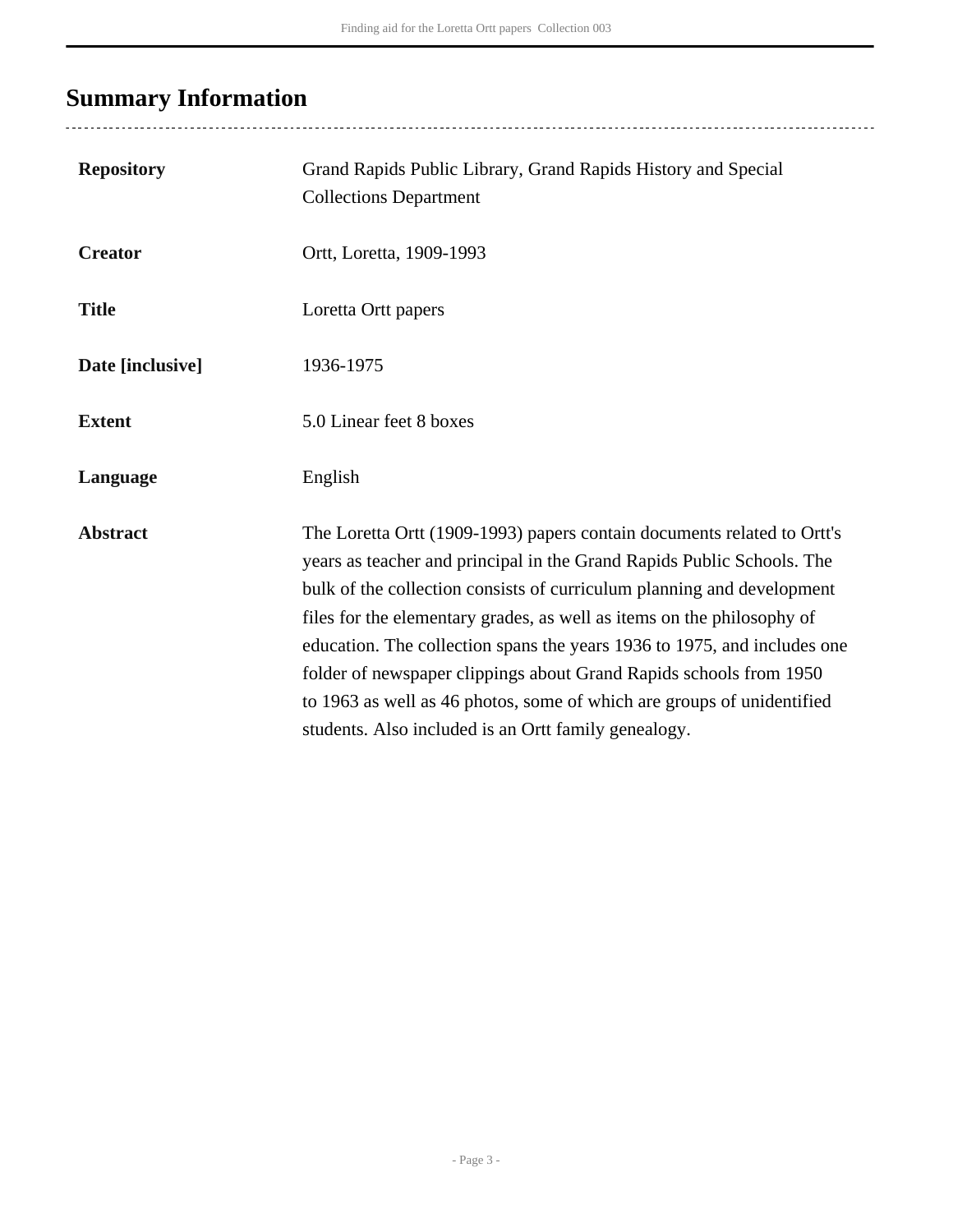# <span id="page-3-0"></span>**Biographical/Historical note**

Loretta Ortt was born December 27, 1909, the daughter of Charles H. and Maud (nee Clark) Ortt of Grand Rapids. Ortt lived her entire life in West Michigan. She attended Burton Elementary School and South High School. From 1928 to 1930 she was a student at Grand Rapids Junior College.

During the mid-1930s Ortt attended Western Michigan University and graduated with a teaching certificate. She taught in Covert, Michigan for a year and a half, and then returned to Grand Rapids to teach at Oakdale Elementary School, where she remained for thirteen and half years.

In 1949 she became principal of Hall Elementary School. Ortt held this position for eighteen years. Ortt also worked as coordinator for Instructional Media for all of Grand Rapids for seven years, and for twenty summers was on staff of Central Michigan University. Loretta Ortt retired in 1976, and died in 1993, a decade after her donation of her collection.

# <span id="page-3-1"></span>**Scope and Contents note**

The collection contains teaching materials used by Loretta Ortt during her years as teacher and principal in the Grand Rapids elementary schools. Also in the collection are documents on philosophy of teaching, planning and evaluation, and administrative policies and procedures. There are newspaper clippings about Grand Rapids schools from 1950 to 1963 and unidentified photos of students. Ortt family genealogy is also part of the collection, covering the period 1812-1978.

# <span id="page-3-2"></span>**Administrative Information**

## **Publication Information**

Grand Rapids Public Library, Grand Rapids History and Special Collections Department September 1988

## **Immediate Source of Acquisition note**

Accession Number: 1983.002; Donor: Loretta Ortt, 1983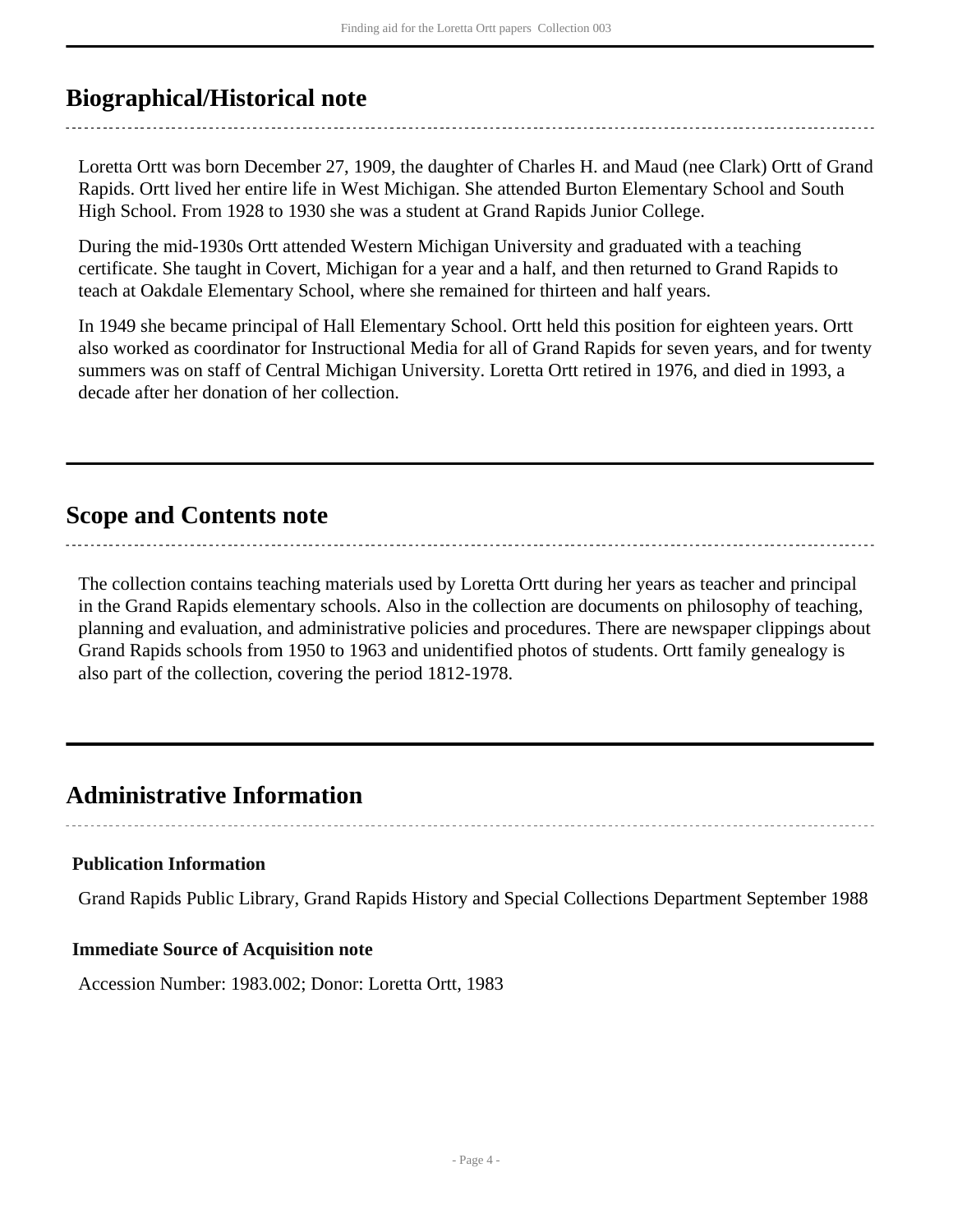# <span id="page-4-0"></span>**Related Materials**

### **Related Archival Materials note**

See the Proceedings of the Board of Education of the Grand Rapids Public Schools, for information on the winners of annual Loretta Ortt Community Service Award.

Coll. 280. Porcupine Mountains State Park : a Progress Report, has Loretta Ortt's ownership stamp on it. This item was transferred from the Vertical Files to Coll. 280, 12/5/2001.

# <span id="page-4-1"></span>**Controlled Access Headings**

### **Corporate Name(s)**

• Grand Rapids Public Schools (Grand Rapids, Mich.).

## **Geographic Name(s)**

• Grand Rapids (Mich.) -- History

### **Subject(s)**

- Education -- Curricula
- Education -- Michigan -- Grand Rapids -- History
- Teachers -- Michigan -- Grand Rapids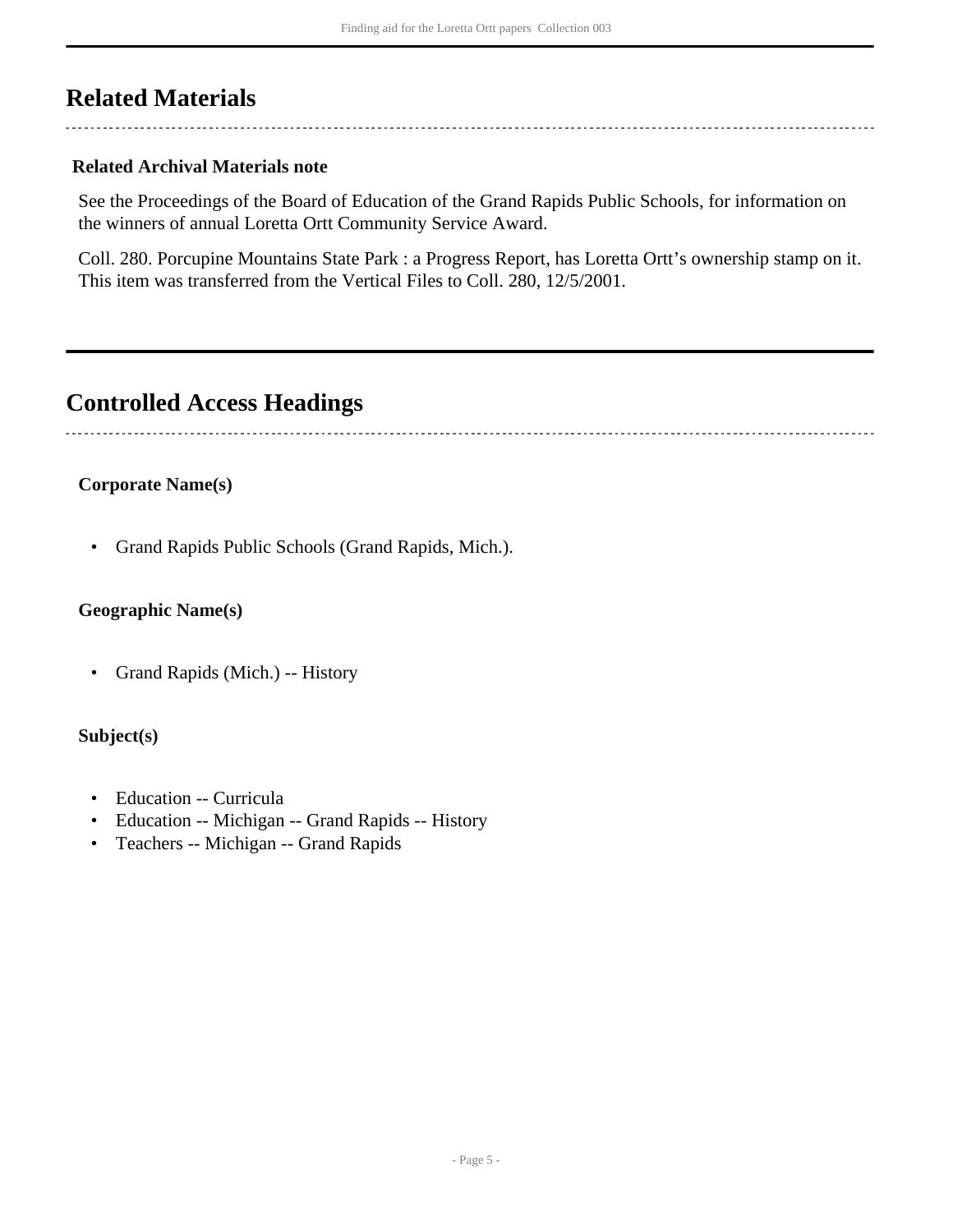# <span id="page-5-0"></span>**Collection Inventory**

#### <span id="page-5-1"></span>**Series I. Genealogy ca. 1812-1978**

#### **Scope and Contents note**

The series consists of the Ortt family genealogy.

|                                     | Box | Folder |
|-------------------------------------|-----|--------|
| Ortt family genealogy ca 1812-1978. |     |        |

## <span id="page-5-2"></span>**Series II. Curriculum 1939-1968, n.d.**

#### **Scope and Contents note**

This series contains information for an elementary teacher on a broad range of subjects, Science, Art, Social Studies, Arithmetics etc.

|                                                                          | <b>Box</b> | <b>Folder</b> |
|--------------------------------------------------------------------------|------------|---------------|
| Arithmetic Grade 2, 1939, Grades 3-6, 1940, Grades 1-2, 1945, K-6, 1962. |            | $2 - 3$       |
| Art, K-6 1963                                                            |            | 4             |
| <b>Character Education 1939</b>                                          |            |               |
| Civil Defense 1955                                                       |            | h             |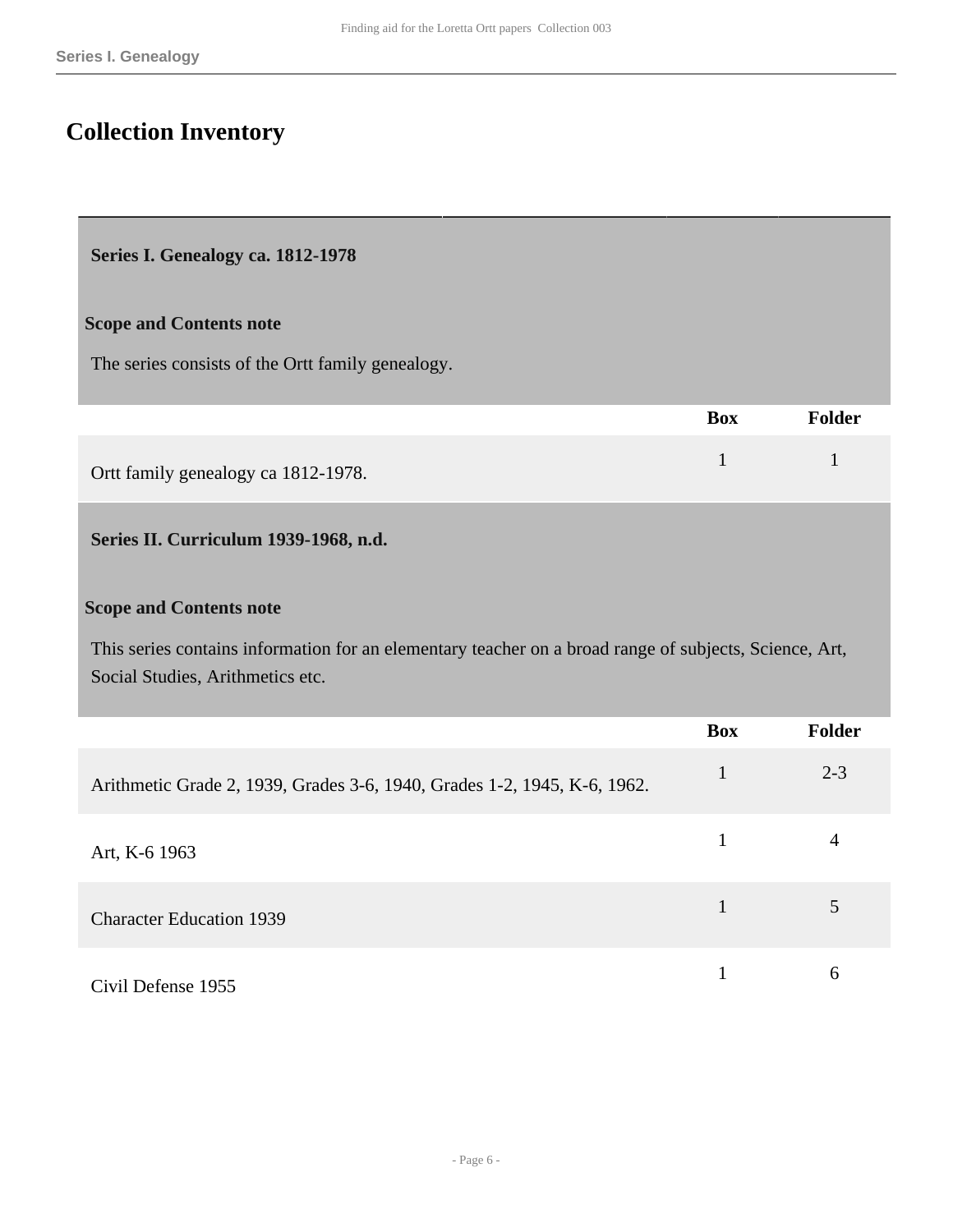| Dance 1923, n.d.                                                                 | $\mathbf{1}$   | $\overline{7}$ |
|----------------------------------------------------------------------------------|----------------|----------------|
| Economic Education, Elementary 1965                                              | $\mathbf{1}$   | $8\,$          |
| Educational Film Catalog 1970-74                                                 | $\mathbf{1}$   | 9              |
| English, Grades 10-12 1955                                                       | $\mathbf{1}$   | 10             |
| Fire Safety 1946                                                                 | $\mathbf{1}$   | 11             |
| Grand Rapids Community Resources for Field Trips 1941, 1947, 1968,<br>1972, n.d. | $\overline{2}$ | $\mathbf{1}$   |
| Health and Physical Education Grades 1-6 1944, n.d.                              | $\overline{2}$ | $\overline{2}$ |
| Independent Work Activities, Primary Grades 1930s, 1952                          | $\overline{2}$ | $3 - 4$        |
| Language Arts, K-6 1960                                                          | $\overline{2}$ | 5              |
| Misc. Material 1931-1974                                                         | $\overline{2}$ | 6              |
| Museum Programs--Kent Scientific and Grand Rapids Public<br>Museums 1932, 1952   | $\overline{2}$ | 7              |
| Nature Study, Elementary Grades 1935, 1945, n.d.                                 | $\overline{2}$ | 8              |
| Oral Language Guide, Primary Grades 1968                                         | 3              | $\mathbf{1}$   |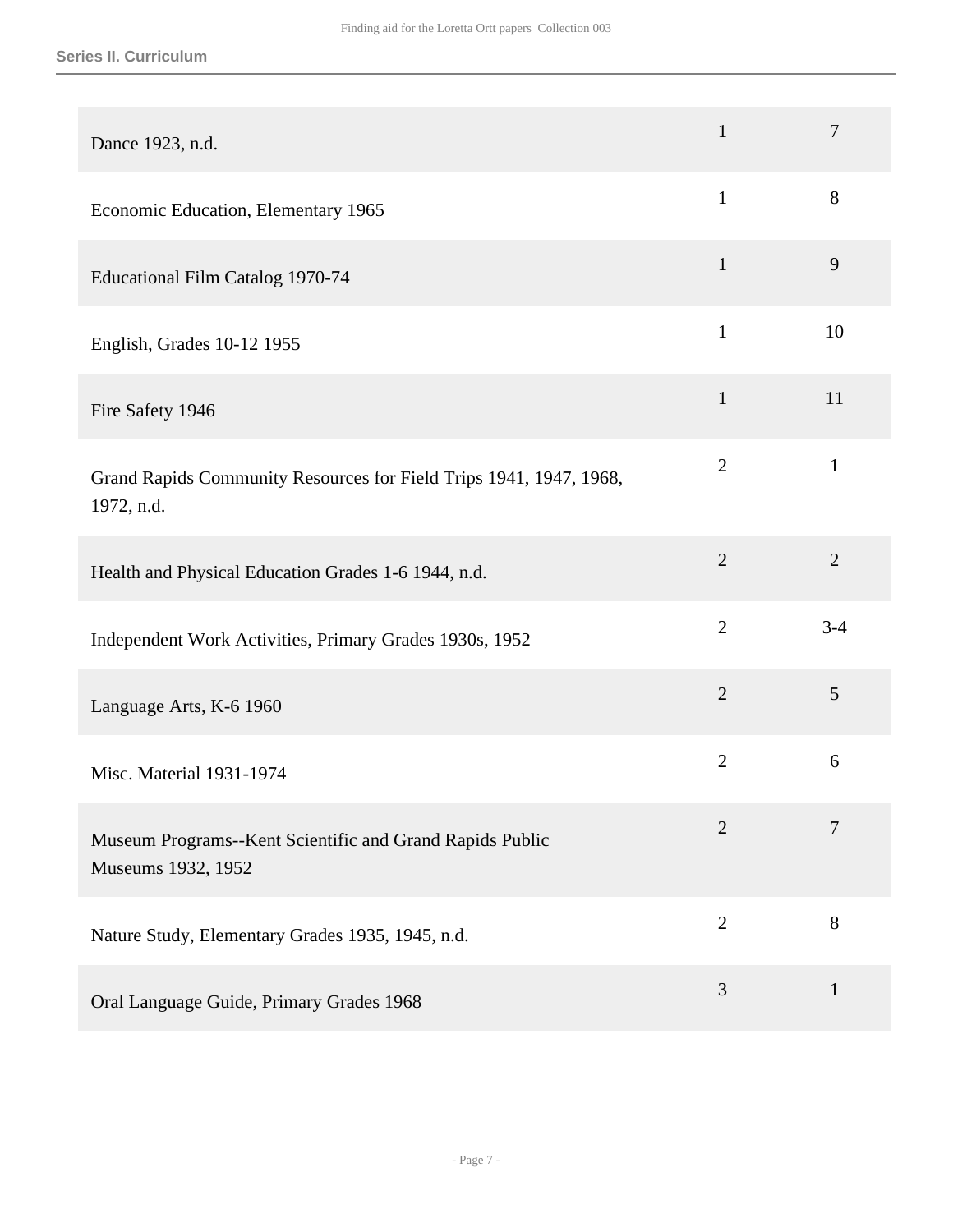| Philosophy of Teaching, Grades K-6 1943    | 3              | $\overline{2}$   |
|--------------------------------------------|----------------|------------------|
| Physical Education, K-6, 1944 1956         | 3              | $\mathfrak{Z}$   |
| Planning and Evaluation Grades 3-6 1943    | 3              | $\overline{4}$   |
| Reading, K-6 1945, 1955, n.d.              | 3              | 5                |
| Reporting School Progress 1931, 1954, 1955 | 3              | 6                |
| Science, K-6 1936                          | 3              | $\boldsymbol{7}$ |
| Science, Elementary 1958                   | $\overline{3}$ | 8                |
| Science, Elementary 1961                   | 3              | 9                |
| Science, Grades 7-8 1966                   | $\overline{4}$ | $\mathbf{1}$     |
| Science Resources 1968                     | $\overline{4}$ | $\overline{2}$   |
| Social Studies, Grades K-2 1936            | $\overline{4}$ | 3                |
| Social Studies, K-6 1954, n.d.             | $\overline{4}$ | $\overline{4}$   |
| Social Studies, K-6 1964                   | $\overline{4}$ | 5                |
| Speech Improvement, Young Children 1942-43 | $\overline{4}$ | 6                |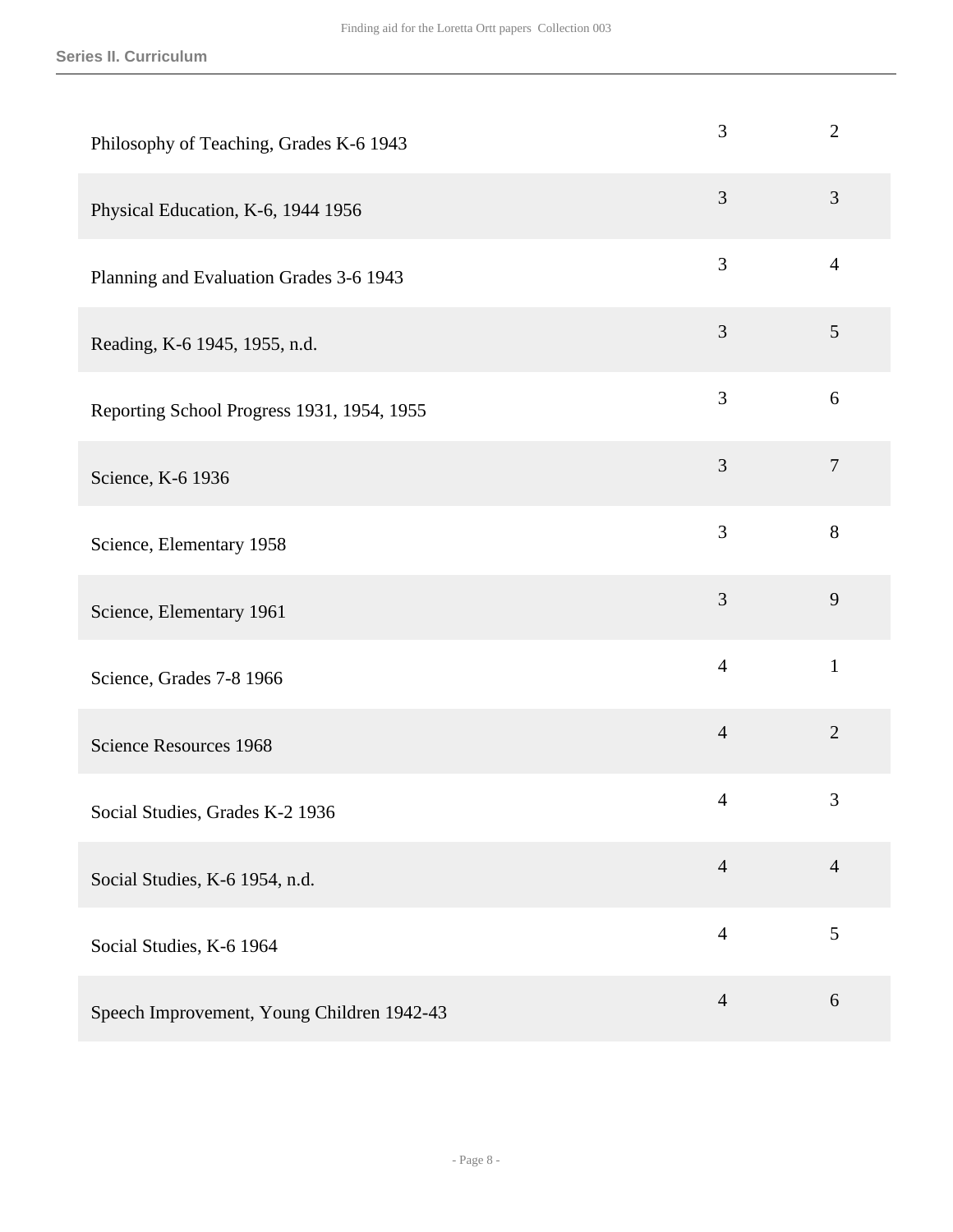| Spelling, Grade 2, 1940, Grades 3-6 1948                                                                                                                                                 | $\overline{4}$ | $\overline{7}$ |
|------------------------------------------------------------------------------------------------------------------------------------------------------------------------------------------|----------------|----------------|
| Stories, Factual, Grade 2, n.d.                                                                                                                                                          | $\overline{4}$ | 8              |
| Television Instruction 1964-65                                                                                                                                                           | $\overline{4}$ | 9              |
| Writing ca 1938                                                                                                                                                                          | 5              | $\mathbf{1}$   |
| Creative and Appreciative (Nature, Literature, Oral and Written<br>Expression, Fine Art, Practical Art, Drama, Music) Early Elementary,<br>1933, 1944, n.d. Later Elementary, 1944, n.d. | 5              | $2 - 3$        |
| Social Studies, Health and Safety, Nature and Science, Early<br>Elementary 1943                                                                                                          | 5              | $\overline{4}$ |
| Social Studies, Science and Health, Early Elementary 1943                                                                                                                                | 5              | 5              |
| Problem Solving in Social Studies, Science and Health, Grades 3-6 1943                                                                                                                   | 5              | 6              |
| Skills and Techniques in Reading, Language, Spelling, Handwriting and<br>Arithmetic, Later Elementary 1944                                                                               | 5              | 7              |
| Series III. Administrative Policies and Procedures 1949-1975, n.d.                                                                                                                       |                |                |

## <span id="page-8-0"></span>**Scope and Contents note**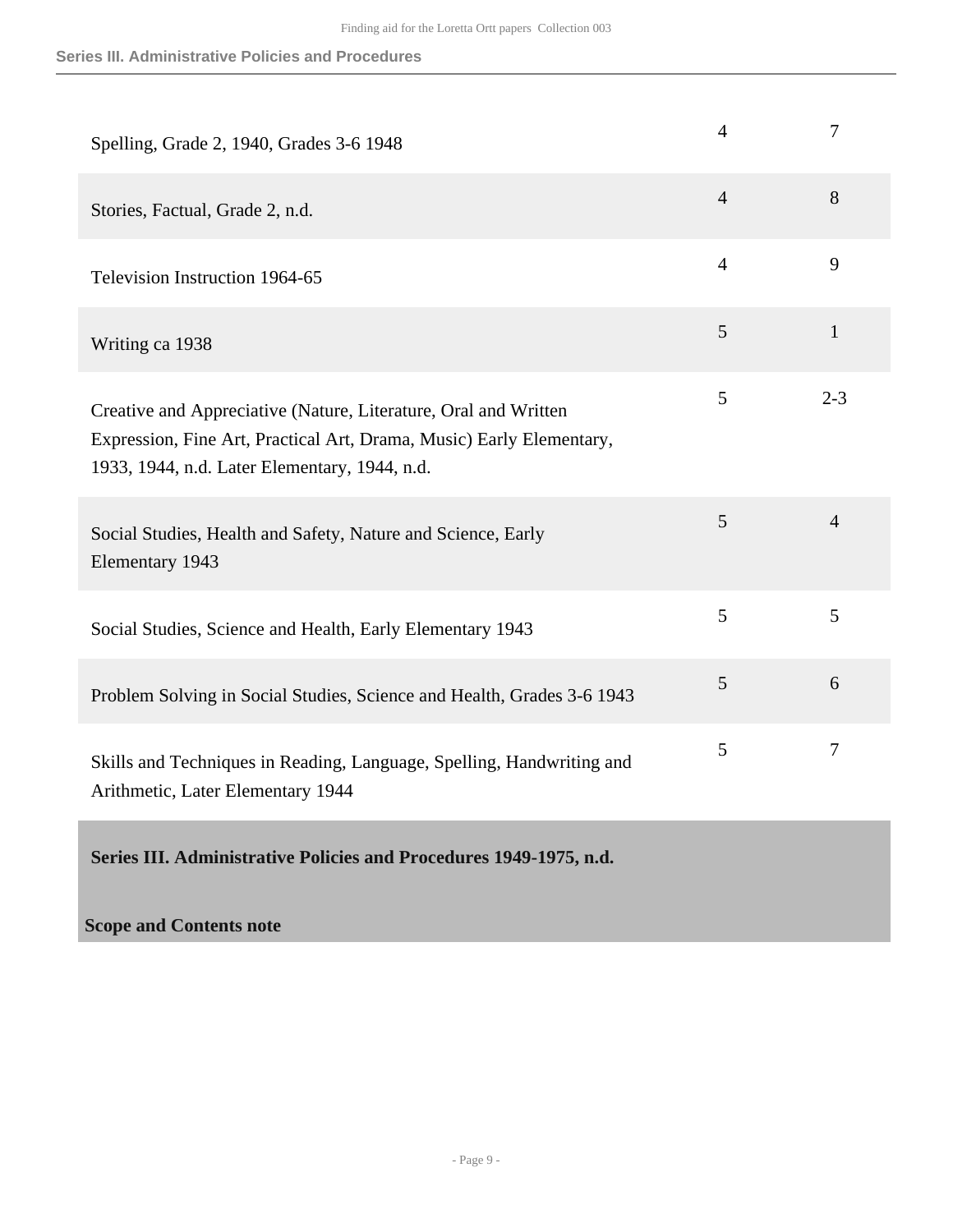Contains documents dealing with the rules and regulations of the Grand Rapids School District including job descriptions, administrative policy on discipline, the role of religion, and miscellaneous procedure documents.

<span id="page-9-0"></span>

|                                                                                                                                                                             | <b>Box</b> | <b>Folder</b>  |
|-----------------------------------------------------------------------------------------------------------------------------------------------------------------------------|------------|----------------|
| Proposed Rules and Regulations of the Grand Rapids Board of Education,<br>n.d.                                                                                              | 6          | $\mathbf{1}$   |
| Minutes and by-laws of the Administrative Council 1949-1956                                                                                                                 | 6          | $\overline{2}$ |
| Job Description and Organizational Chart 1971                                                                                                                               | 6          | 3              |
| Discipline in the Grand Rapids Public Schools 1959-1963                                                                                                                     | 6          | 4              |
| Role of Religion in Public Elementary Schools, n.d.                                                                                                                         | 6          | 5              |
| Handbook for Elementary Principals, Handbook for Teachers New to<br>Grand Rapids, n.d.                                                                                      | 6          | 6              |
| Miscellaneous Material 1952-1975                                                                                                                                            | 6          | $\overline{7}$ |
| <b>Series IV. Studies and Reports 1949-1975</b>                                                                                                                             |            |                |
| <b>Scope and Contents note</b>                                                                                                                                              |            |                |
| Consists of studies and reports on topics such as instructional media and racial imbalance. Also in this<br>series is a report written by Ortt on instructional television. |            |                |
|                                                                                                                                                                             | <b>Box</b> | <b>Folder</b>  |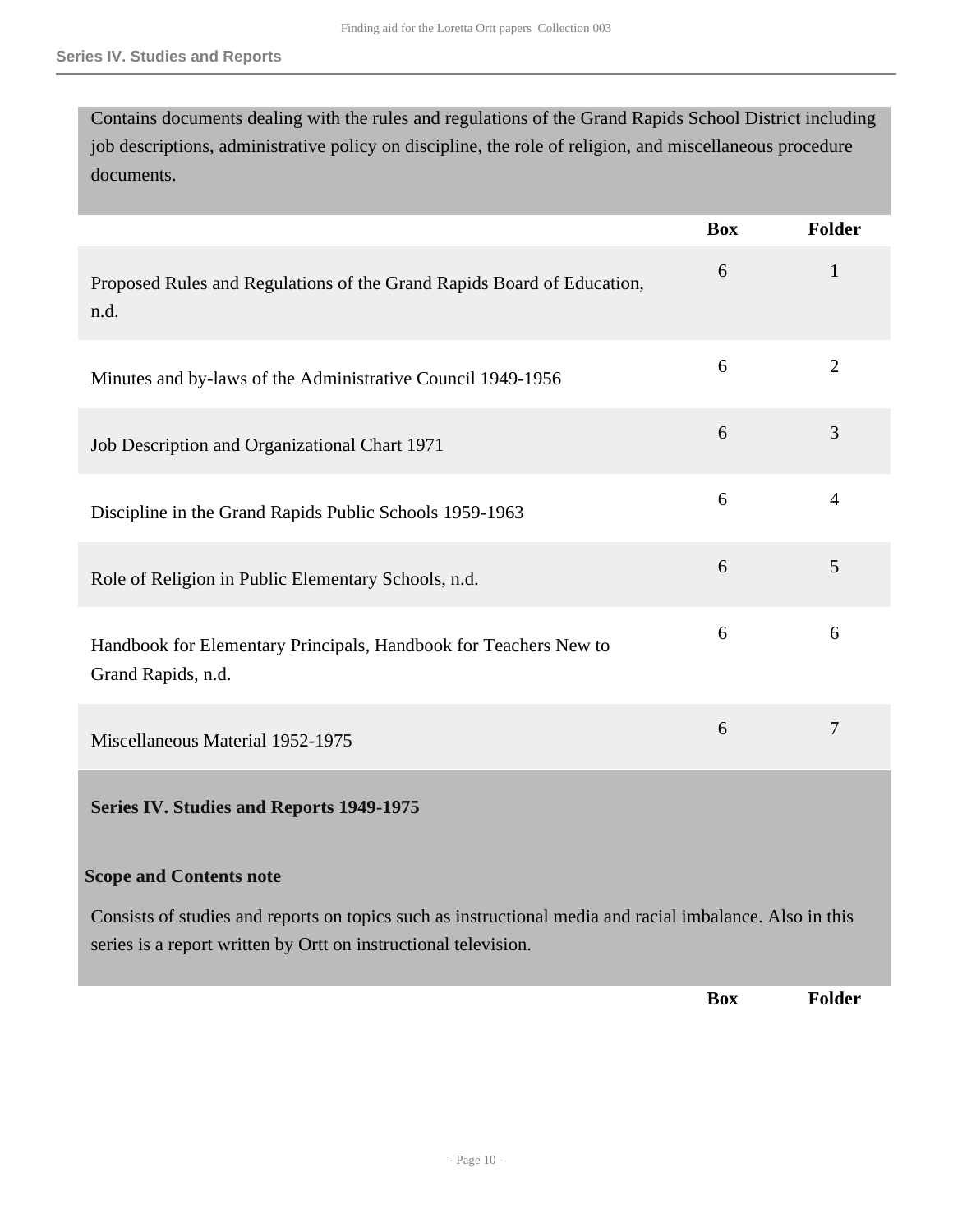# Studies and Reports 1949-1975 6 8

## <span id="page-10-0"></span>**Series V. Grand Rapids Board of Education Publications 1948-1974**

### **Scope and Contents note**

This series contains the monthly publication "Your Grand Rapids Schools." Its purpose was to keep all employees in the school system informed of other departments' activities. It was a vehicle for exchanging information with the system. Also included are miscellaneous publications prepared by the Board of Education for parents introducing them to the schools and explaining different aspects of the Grand Rapids Public Schools.

|                                                                               | <b>Box</b> | <b>Folder</b> |
|-------------------------------------------------------------------------------|------------|---------------|
| Grand Rapids Board of Education "Your Grand Rapids Public<br>Schools" 1966-67 | 6          | 9             |
| Miscellaneous Publications 1948-1973                                          | 7          |               |
| Miscellaneous Publications 1954-1974                                          |            |               |

<span id="page-10-1"></span>**Series VI. Social Studies Teaching Materials 1940-1971, n.d.** 

#### **Scope and Contents note**

This series contains instructional materials for teaching Michigan, Grand Rapids, and general Social Studies to the elementary grades.

|                                 | <b>Box</b> | <b>Folder</b> |
|---------------------------------|------------|---------------|
| Michigan 1950, 1963, 1966, n.d. |            |               |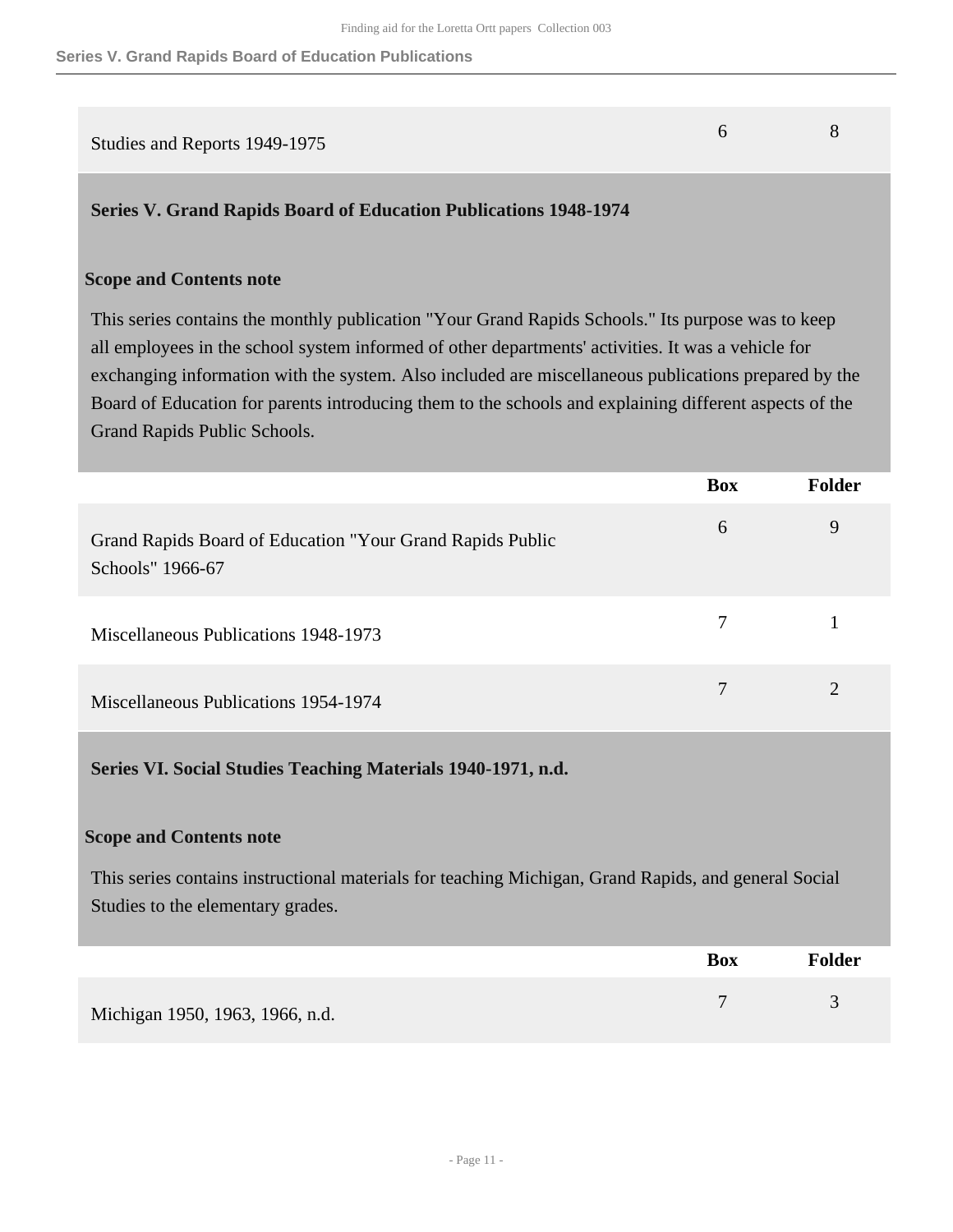| Michigan 1952-53, n.d.    | 7 | 4 |
|---------------------------|---|---|
| Grand Rapids ca 1917-1963 | 7 |   |
| Grand Rapids 1968-1970    | 7 | 6 |
| Grand Rapids 1971         | 7 | 7 |
| General 1940-41, n.d.     | 7 | 8 |

<span id="page-11-0"></span>**Series VII. Newspaper and Magazine Clippings 1939-1965, n.d.** 

#### **Scope and Contents note**

The clippings are from Grand Rapids newspapers, dealing with general education topics in the Grand Rapids area schools. The magazine articles are about Grand Rapids from education periodicals.

|                           | <b>Box</b> | <b>Folder</b> |
|---------------------------|------------|---------------|
| Clippings 1950-1963, n.d. |            |               |

### <span id="page-11-1"></span>**Series VIII. Miscellaneous Papers 1939-1974, n.d.**

#### **Scope and Contents note**

This series contains pamphlets, reports, letters, and memorabilia that Ortt collected during her years in the Grand Rapids School system.

**Box Folder**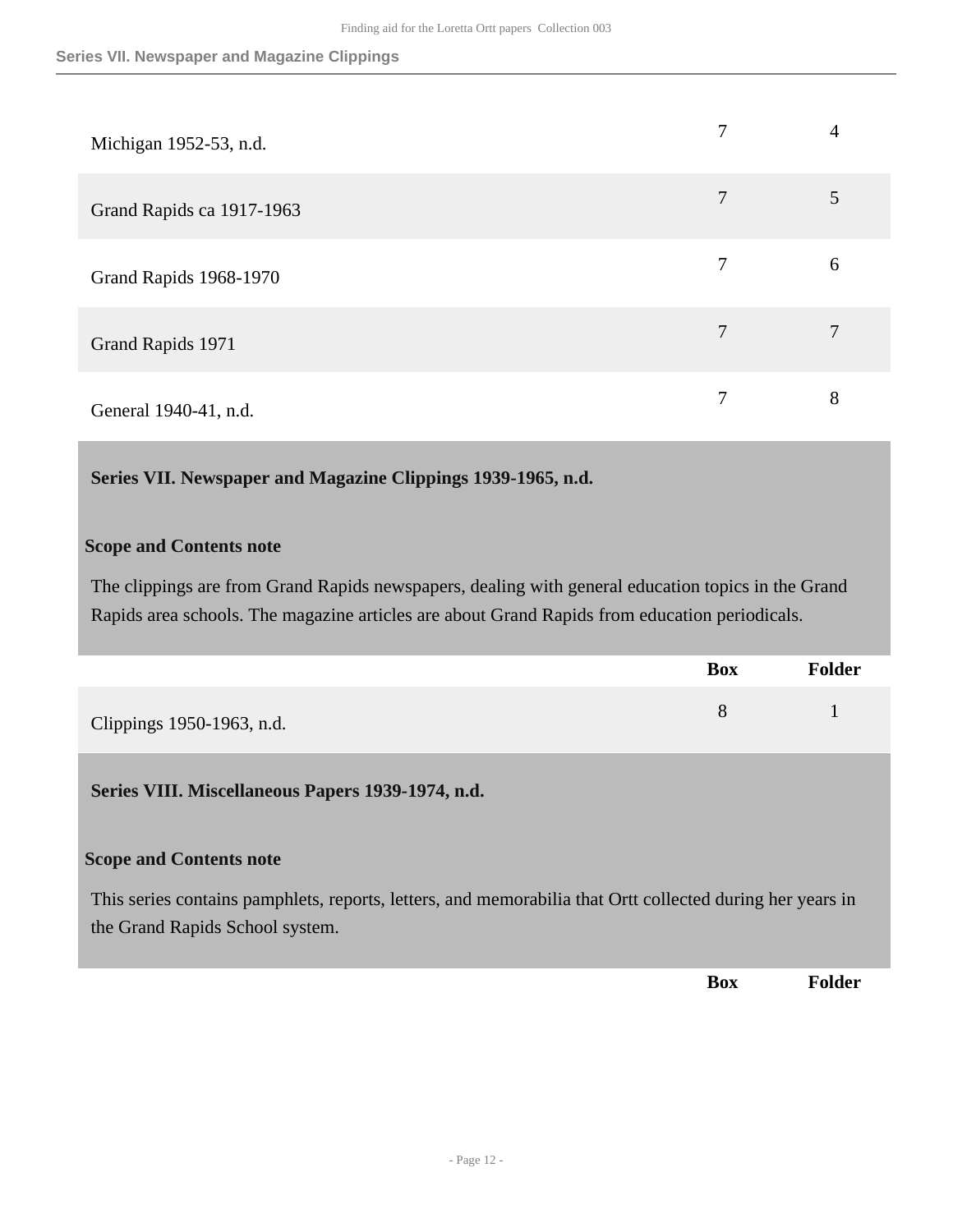| Miscellaneous Papers 1939-1965, n.d. |  |
|--------------------------------------|--|
| Miscellaneous Papers 1966-1974, n.d. |  |

#### <span id="page-12-0"></span>**Series IX. Studies and Reports 1972**

#### **Scope and Contents note**

The series consists of one report compiled by the Task Force on Elementary Education. It is a report on the elementary grades of the Grand Rapids Public Schools. The report's prime focus was programs that affect the education of children ages four to twelve.

|                                                                          | Box          | Folder   |
|--------------------------------------------------------------------------|--------------|----------|
| Elementary Education, 1972: Report to the Board of Education by the Task | $\mathbf{8}$ | $\Delta$ |
| Force on Elementary Education.                                           |              |          |

#### <span id="page-12-1"></span>**Series X. Photographs, n.d.**

#### **Scope and Contents note**

Unidentified photos of elementary students, teachers, and a school nurse. Also contains one folder of handicapped students.

|                                             | <b>Box</b> | <b>Folder</b> |
|---------------------------------------------|------------|---------------|
| Handicapped Students, n.d. (9 photos, 9/99) | 8          |               |
| Students, n.d. (18 photos, 9/99)            | 8          | 6             |
| Student Handcrafts, n.d. (10 photos, 9/99)  | 8          | 7             |